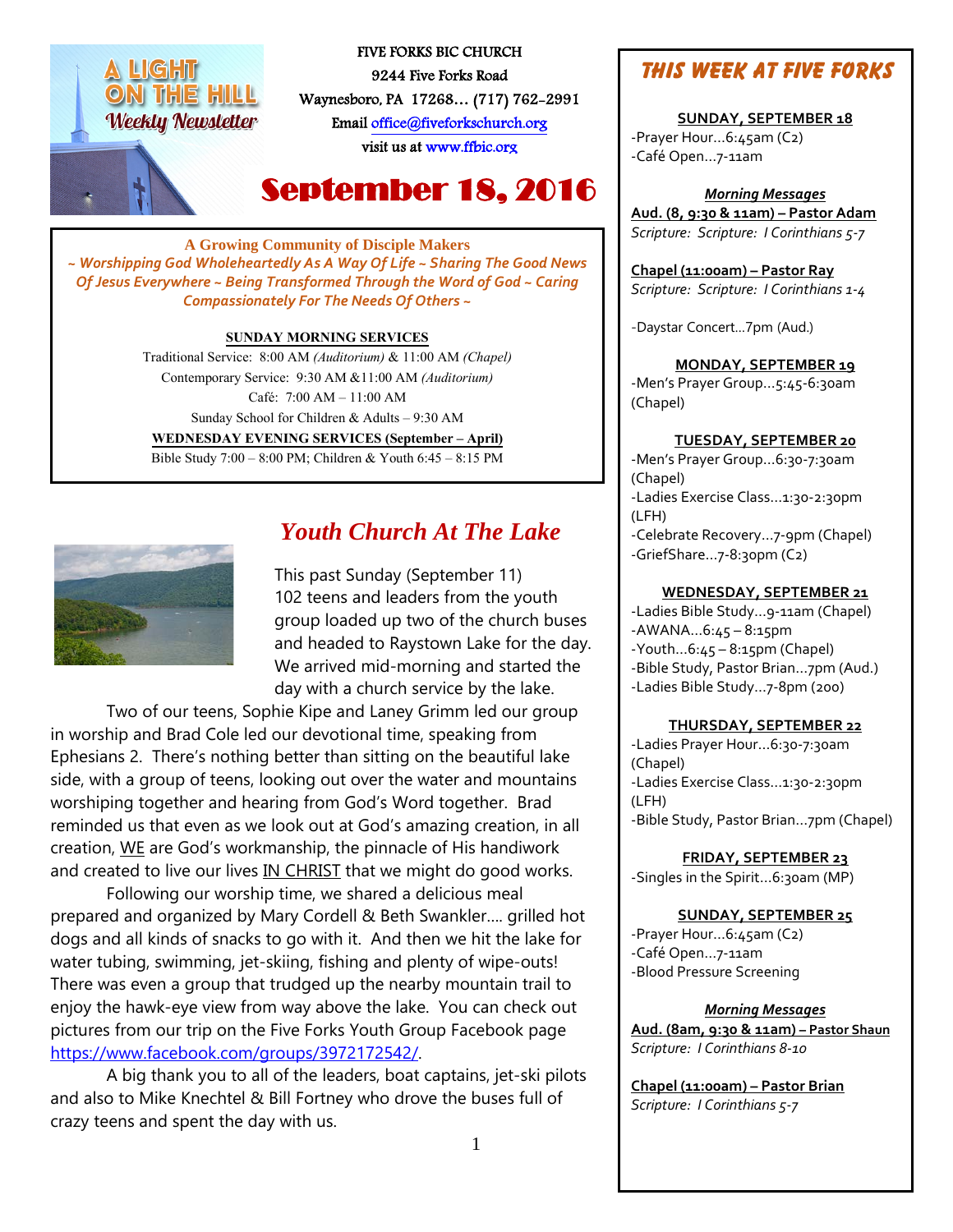

# *Calling All Seniors!*

On Tuesday, October 11<sup>th</sup>, we will be traveling to Roxbury Holiness Camp for the Fall Senior Day.

It will be a full day of singing your favorite hymns, lunch, and a concert with the Dubbold Family.

We will leave from the church at 8:15am and return about 3:30pm. We will take the church van and car pool if necessary.

There is no cost for this event and we will have a wonderful day of fellowship and good food!

Sign up sheet is at the information desk in the upper lobby.

Questions, contact Pastor Brian at 762-2991 or [brian@ffbic.org](mailto:brian@ffbic.org) or Barb Tengler at 762-3372.



# *Attention Ladies!!*

 Our ladies ministry is holding a Paint day fundraiser on Saturday, October 1<sup>st</sup>. We are raising money to help with special events for our ministry. Our Ministry is When The Storms Rage and we are a support group for ladies that are battling depression, anxiety, and loneliness. Come out and have some fun here at the church. We will be having two sessions. The first being from 10:00 am til 12:00 pm and the second will be from 1:00 pm til 3:00 pm. There will be two different paintings for the time slots. Minimum of 10 people per class, with a maximum of 30 per class. Canvas is 11 x 17 and the cost is  $$35$  per session!! Come out and join us and support a great cause!! No previous painting experience needed. Please RSVP as soon as possible classes may fill up fast!! Light refreshments will be served. Contact Jodi Martin for more details 717-352-3105 or email [the4martins4@hotmail.com](mailto:the4martins4@hotmail.com) or you can check out our

Facebook page When The Storms Rage.

# **Attendance**

#### ATTENDANCE (September 11**)**

**Sunday's Worship Total = 805**  $8:00$  Auditorium = 163 9:30 Auditorium  $= 274$  $11:00$  Auditorium =  $168$  $11:00$  Chapel =  $51$ Bible Connection = 27 Nursery  $(9:30 \& 11:00) = 20$ Other  $= 102$ 

#### **Total Sunday School = 229**

Adult Education Attendance  $= 99$ Berean  $= 14$ Golden Link = 31 Through the Bible  $= 16$ The Christian Family Life Class = 26 8:00AM Café Class = 12 Alpha Omega Discussion  $= 0$ 

Wednesday Eve. (Sept.  $14$ ) = 325

## *Our Church's Financial Health*

#### GIVING (September 11)…

Offering = \$16,357.00 Weekly Goal = \$22,040.00 Total Giving 2016 = \$774,560.00 Above/Behind 2016 Goal = (\$40,920.00) Building Fund  $=$  \$1,337.00

# *Food Pantry "Item of the Month" for SEPTEMBER:*

**Canned Meat (Tuna, Salmon, Chicken, etc.)**

Place donations in the orange tub in the lower lobby.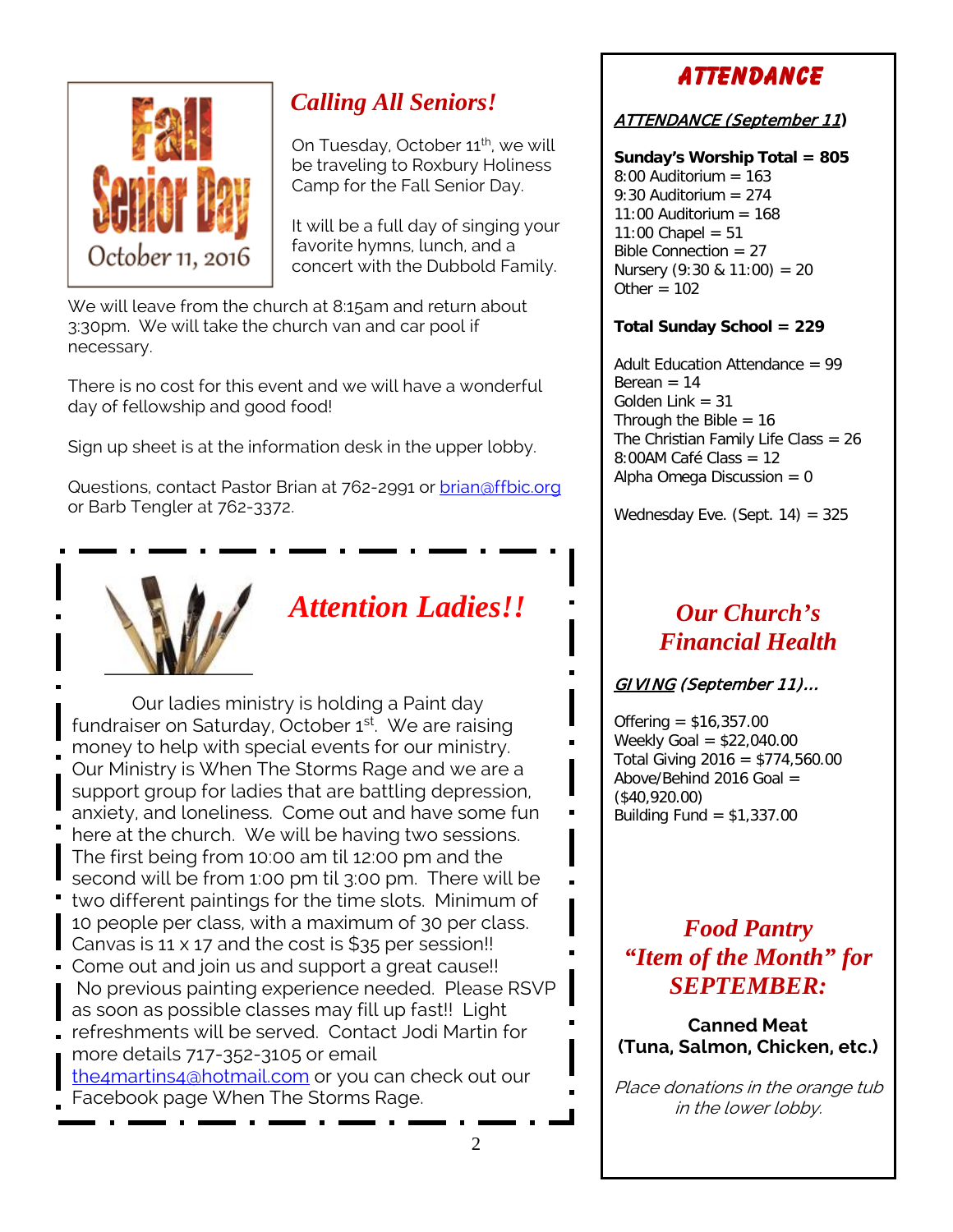



Thank you to the church for the flowers that were sent during Randy's surgery and for all the prayers for him. He is continuing to do well as he recovers from the surgery. -Randy Eberly & Family

We would like to thank everyone for coming to our  $50<sup>th</sup>$  Wedding Anniversary Party and for all the cards and gift cards we received. -Gary & Linda Besecker



Waynesboro New Hope Shelter's board and staff cordially invite you to celebrate with them with an evening of inspiration and thanksgiving at the 7<sup>th</sup> Annual "Celebartion of Hope" Benefit Banquet.

#### Thursday, September  $29<sup>th</sup>$  at  $6:30<sub>pm</sub>$  – Five Forks Church MP Room

- Full-Course Dinner Buffet
- Testimonies by former residents
- Inspirational Music
- Recognition of Volunteers
- Ministry Updates
- Vision Sharing

Cost: Generous donation encouraged

Please register by calling the New Hope Shelter at 762-5840 or email [earl.newhope2@gmail.com](mailto:earl.newhope2@gmail.com) with the number attending by September  $26<sup>th</sup>$ .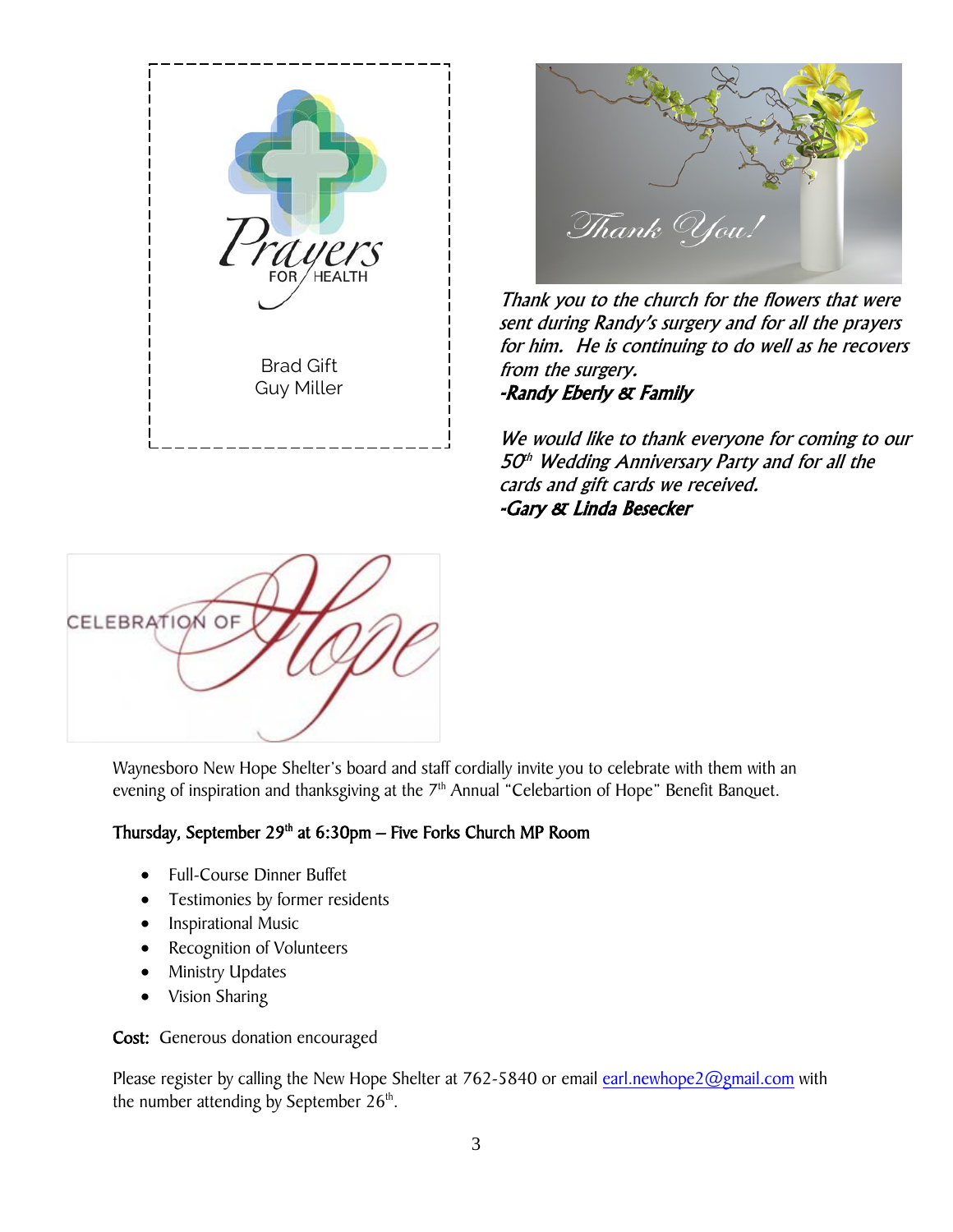# 

# *Café Crisis?*



On the one hand, the Café that operates every Sunday morning appears to be in fine shape.

- The café bustles with activity between services. It truly serves as a weekly gathering place for many in our church family.
- A self-funded ministry, the necessary funds are coming in that allow us to offer a wide variety of options besides coffee and donuts.

#### **So, what is the problem?**

The same problem facing many ministries in many churches... *volunteers*. The café has been in operation for the past 6 years under the leadership of Dave & Julie Tiedemann. They have needed and used volunteers on two levels:

- A few volunteers to assume leadership responsibility for one Sunday a month.
- Many volunteers to serve a single 30/45-minute shift one Sunday a month.

As with many ministries, volunteers will serve for a while - perhaps for years – before something else comes along that moves them in another direction.

We find ourselves at a point where it is becoming very difficult to "replenish" our volunteer roster (on both levels). We have approached numerous individuals personally to see if they are willing to help, but **are putting this need out there in case you are willing and able to serve but have not been asked.** 

An inability to find the necessary volunteers could lead to scaling back and offering the "Express Café" (coffee & donuts only, requiring less volunteers) on a regular basis, as opposed to the "Full Service Café" which again offers a wide variety of food and beverages.

Can you help? We need a few individuals who will assume leadership for one Sunday morning per month. We need many volunteers who will take one 30/45-minute shift on a Sunday morning each month. If you can help or have questions, please email Julie Tiedemann at [office@ffbic.org.](mailto:office@ffbic.org)

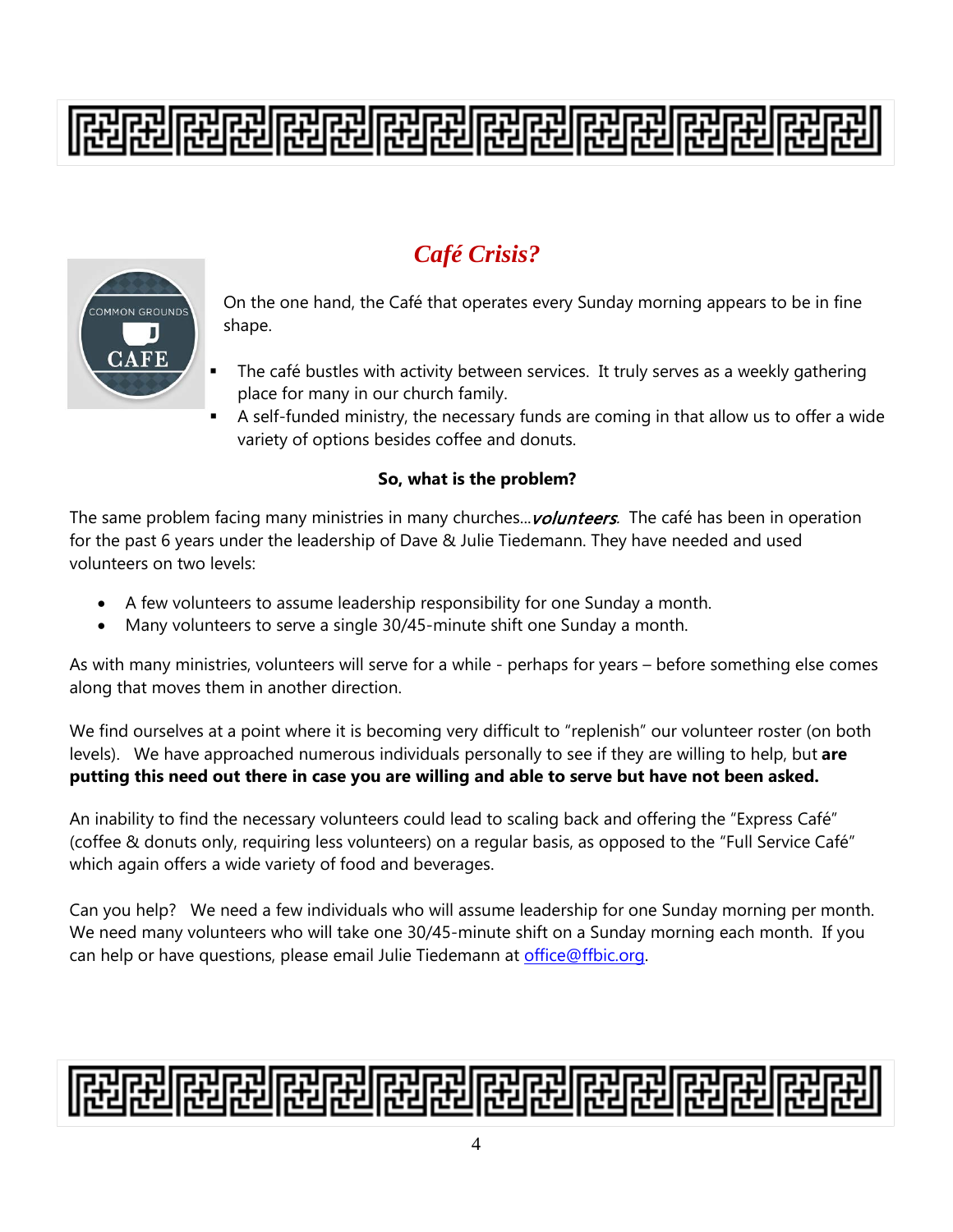### **Thursday, October 13th…**

Annual Church Auction

The kitchen will be open at 4:30pm with soups, sandwiches, apple dumplings, BBQ chicken, and more.

A list of auction items will be available at the information areas in both lobbies, and the list will also be on the church website [www.ffbic.org.](http://www.ffbic.org/) It will be updated weeky as items are received.

Note: Silent Auction bidding will begin at 4:30pm and end at 6:30pm.

Questions - please contact the church office at 762-2991



#### **Camping Trip**

September 23 – 25 at Stoney Lonesome Camp Grounds, Shimpstown Road, Mercersburg, PA

Campers (limited sites) and tent camping sites: \$10/site. No water, sewer or electric hook-ups.

- Campfire snacks will be provided Friday and Saturday night.
- Saturday dinner main course will be provided.
- Raffle prizes to be given away.

Must pre-register online a[t www.eloutdoors.com.](http://www.eloutdoors.com/)

# *Five Forks Church Fall FUN Day!*



**Craft /Yard/Bake Sale**

Join us on **Saturday, November 5th…8:00am – 3:00pm** for a day of fun, fellowship, food and some great bargains!

Cost to reserve a table for displaying your items is \$10 for the first table and \$5 for each additional table.

If you would like to reserve a table(s), please fill out the registration form that was placed in your mailbox and return it *with payment (note: table cannot be held without payment)* to the following people:

- Yard Sale Linda Gift
- Craft Sale Joan Jones